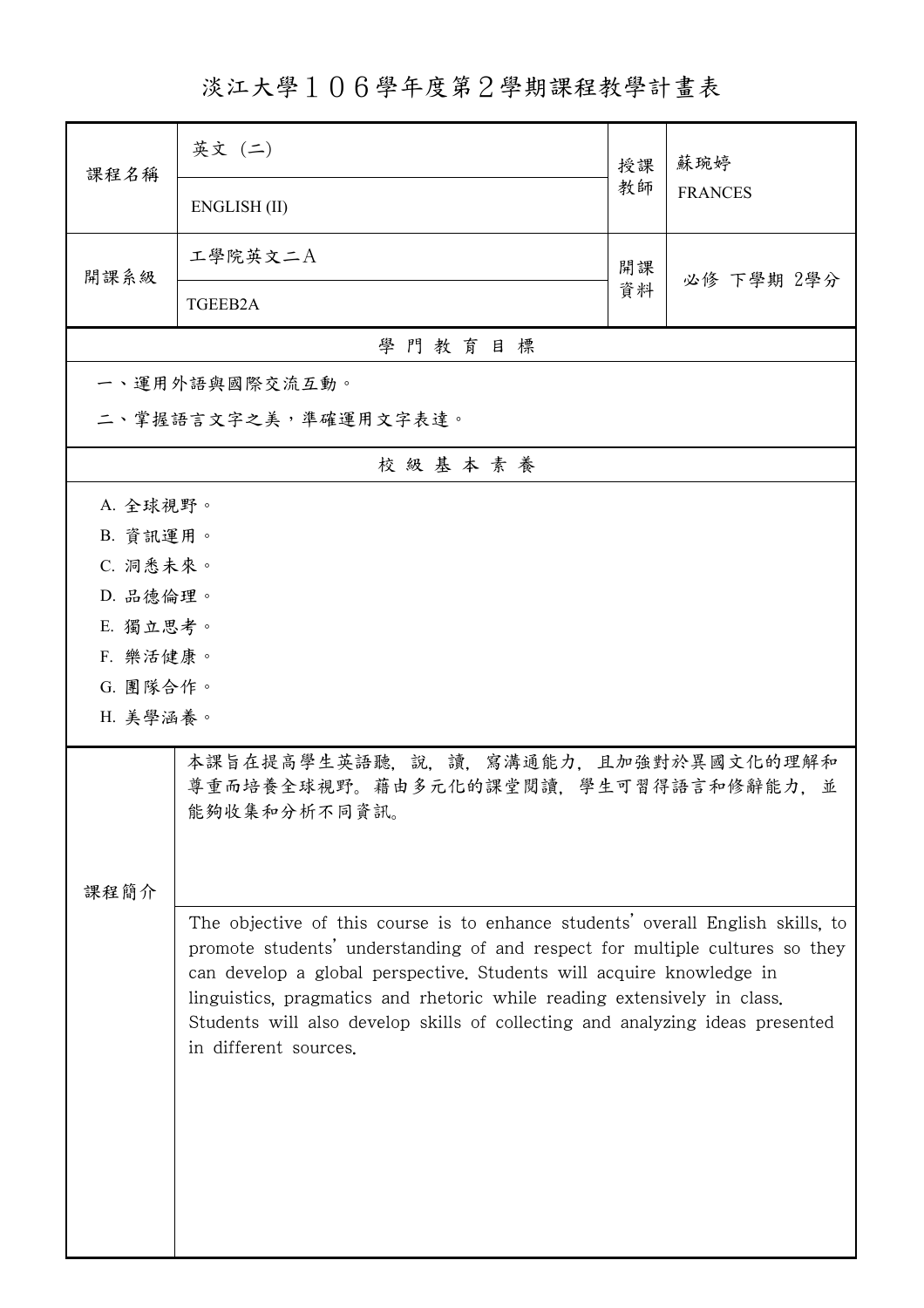本課程教學目標與目標層級、校級基本素養相關性 一、目標層級(選填): (一)「認知」(Cognitive 簡稱C)領域:C1 記憶、C2 瞭解、C3 應用、C4 分析、 C5 評鑑、C6 創造 (二)「技能」(Psychomotor 簡稱P)領域:P1 模仿、P2 機械反應、P3 獨立操作、 P4 聯結操作、P5 自動化、P6 創作 (三)「情意」(Affective 簡稱A)領域:A1 接受、A2 反應、A3 重視、A4 組織、 A5 內化、A6 實踐 二、教學目標與「目標層級」、「校級基本素養」之相關性:

 (一)請先將課程教學目標分別對應前述之「認知」、「技能」與「情意」的各目標層級, 惟單項教學目標僅能對應C、P、A其中一項。

 (二)若對應「目標層級」有1~6之多項時,僅填列最高層級即可(例如:認知「目標層級」 對應為C3、C5、C6項時,只需填列C6即可,技能與情意目標層級亦同)。

 (三)再依據所訂各項教學目標分別對應其「校級基本素養」。單項教學目標若對應 「校級基本素養」有多項時,則可填列多項「校級基本素養」。

(例如:「校級基本素養」可對應A、AD、BEF時,則均填列。)

| 序              |                            |                                                                       | 教學目標(英文)                                                                                                                                                                                                                                                                                                                 | 相關性            |            |  |  |
|----------------|----------------------------|-----------------------------------------------------------------------|--------------------------------------------------------------------------------------------------------------------------------------------------------------------------------------------------------------------------------------------------------------------------------------------------------------------------|----------------|------------|--|--|
| 號              |                            | 教學目標(中文)                                                              |                                                                                                                                                                                                                                                                                                                          | 目標層級           | 校級基本素養     |  |  |
| -1             | 用字。                        | 1. 運用英語自我介紹、對話, 提<br>出問題或說出感想。<br>2. 書寫文法正確的英文句子。<br>3. 理解英文文章的大意、組織與 | 1. To help students use<br>English to introduce<br>themselves, carry out a<br>conversation, raise questions,<br>or express opinions.<br>2. To teach how to write<br>grammatically correct<br>sentences in English.<br>3. To help students<br>understand the main idea.<br>organization, and diction of<br>English texts. | C <sub>4</sub> | AH         |  |  |
|                | 教學目標之教學方法與評量方法             |                                                                       |                                                                                                                                                                                                                                                                                                                          |                |            |  |  |
| 序<br>號         | 教學目標                       |                                                                       | 教學方法                                                                                                                                                                                                                                                                                                                     | 評量方法           |            |  |  |
| $\mathbf{1}$   | 用字。                        | 1. 運用英語自我介紹、對話, 提<br>出問題或說出感想。<br>2. 書寫文法正確的英文句子。<br>3. 理解英文文章的大意、組織與 | 講述、討論、賞析                                                                                                                                                                                                                                                                                                                 | 表現             | 紙筆測驗、報告、上課 |  |  |
| 授課進度表          |                            |                                                                       |                                                                                                                                                                                                                                                                                                                          |                |            |  |  |
| 週<br>次         | 日期起訖                       |                                                                       | 內 容 (Subject/Topics)                                                                                                                                                                                                                                                                                                     |                | 備註         |  |  |
| $\mathbf{1}$   | $107/02/26$ ~<br>107/03/04 | Unit 7                                                                |                                                                                                                                                                                                                                                                                                                          |                |            |  |  |
| $\overline{2}$ | $107/03/05$ ~<br>107/03/11 | Unit 7 (Continued)                                                    |                                                                                                                                                                                                                                                                                                                          |                |            |  |  |
| $\overline{3}$ | $107/03/12$ ~<br>107/03/18 | Unit 7 (Continued)                                                    |                                                                                                                                                                                                                                                                                                                          |                |            |  |  |
| $\overline{4}$ | $107/03/19$ ~<br>107/03/25 | Unit 8                                                                |                                                                                                                                                                                                                                                                                                                          |                |            |  |  |
|                |                            |                                                                       |                                                                                                                                                                                                                                                                                                                          |                |            |  |  |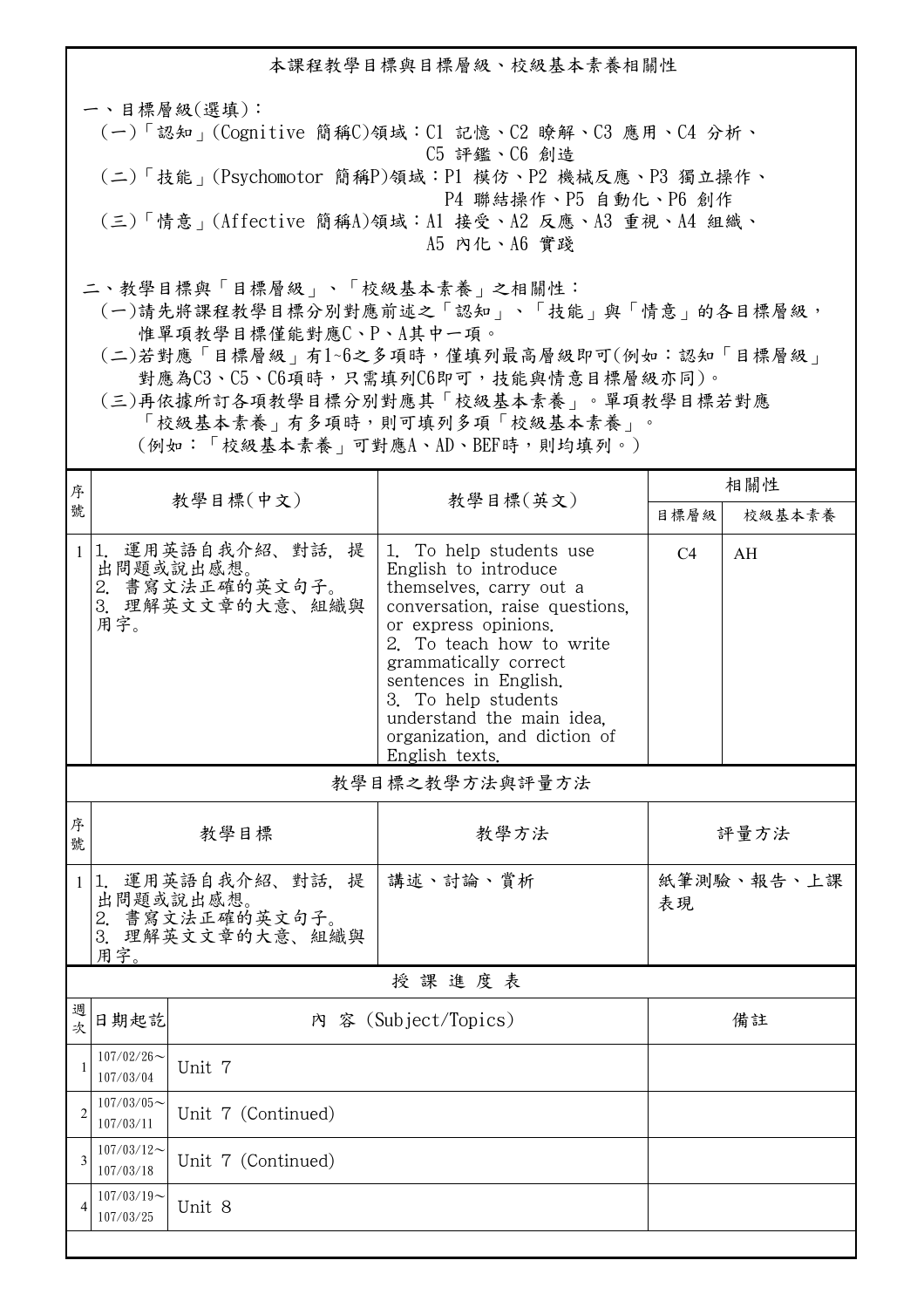| 5           | $107/03/26$ ~<br>107/04/01 | Unit 8 (Continued)                                                                                                                                                                                                                                                                    |                                      |  |
|-------------|----------------------------|---------------------------------------------------------------------------------------------------------------------------------------------------------------------------------------------------------------------------------------------------------------------------------------|--------------------------------------|--|
| 6           | $107/04/02$ ~<br>107/04/08 |                                                                                                                                                                                                                                                                                       | $04/02$ (-) $-04/06$ (<br>五) 教學行政觀摩日 |  |
| 7           | $107/04/09$ ~<br>107/04/15 | Unit 9                                                                                                                                                                                                                                                                                |                                      |  |
| 8           | $107/04/16$ ~<br>107/04/22 | Unit 9 (continued)                                                                                                                                                                                                                                                                    |                                      |  |
| 9           | $107/04/23$ ~<br>107/04/29 | Unit 9 (Continued)                                                                                                                                                                                                                                                                    |                                      |  |
| 10          | $107/04/30$ ~<br>107/05/06 | 期中考試週                                                                                                                                                                                                                                                                                 |                                      |  |
| 11          | $107/05/07$ ~<br>107/05/13 | Unit 10                                                                                                                                                                                                                                                                               |                                      |  |
| 12          | $107/05/14$ ~<br>107/05/20 | 英文能力測驗 (二) English Proficiency Test II                                                                                                                                                                                                                                                |                                      |  |
| 13          | $107/05/21$ ~<br>107/05/27 | Unit 10 (Continued)                                                                                                                                                                                                                                                                   |                                      |  |
| 14          | $107/05/28$ ~<br>107/06/03 | Unit 10 (Continued)                                                                                                                                                                                                                                                                   |                                      |  |
| 15          | $107/06/04$ ~<br>107/06/10 | Unit 11                                                                                                                                                                                                                                                                               |                                      |  |
| 16          | $107/06/11$ ~<br>107/06/17 | Unit 11 (Continued)                                                                                                                                                                                                                                                                   |                                      |  |
| 17          | $107/06/18$ ~<br>107/06/24 | Review                                                                                                                                                                                                                                                                                |                                      |  |
| 18          | $107/06/25$ ~<br>107/07/01 | 期末考試週                                                                                                                                                                                                                                                                                 |                                      |  |
| 修課應<br>注意事項 |                            | 依據淡江大學學則第六章第三十八條規定:學生經核准請假而缺席者為缺課<br>未<br>經請假或請假未准而缺席者為曠課,缺課及曠課之處理規定如下:<br>一、曠課一小時,作缺課二小時論。<br>二、學生對某一科目之缺課總時數達該科全學期授課時數三分之一,經該科教師<br>通知教務處時即不准參加該科目之考試,該科目學期成績以零分計算。<br>學生因懷孕、分娩或撫育三歲以下子女,經核准之請假,致缺課總時數達該<br>科全學期或所修學分授課時數三分之一以上者,不受前二款之規定限制。並得視<br>科目性質以補考或其他補救措施彈性處理,補考成績並按實際成績計算。 |                                      |  |
|             | 教學設備                       | 電腦、投影機、其它(textbook)                                                                                                                                                                                                                                                                   |                                      |  |
|             | 教材課本                       | Reading Explorer 4, 2nd Edition by Paul Macintyre and David Bohlke                                                                                                                                                                                                                    |                                      |  |
|             | 參考書籍                       |                                                                                                                                                                                                                                                                                       |                                      |  |
|             | 批改作業<br>篇數                 | 篇(本欄位僅適用於所授課程需批改作業之課程教師填寫)                                                                                                                                                                                                                                                            |                                      |  |
|             | 學期成績<br>計算方式               | ◆出席率: 30.0 % ◆平時評量:15.0 % ◆期中評量:20.0 %<br>◆期末評量: 20.0<br>$\frac{0}{6}$<br>◆其他〈英文能力測驗 (二) English Pro〉: 15.0 %                                                                                                                                                                         |                                      |  |
|             |                            |                                                                                                                                                                                                                                                                                       |                                      |  |